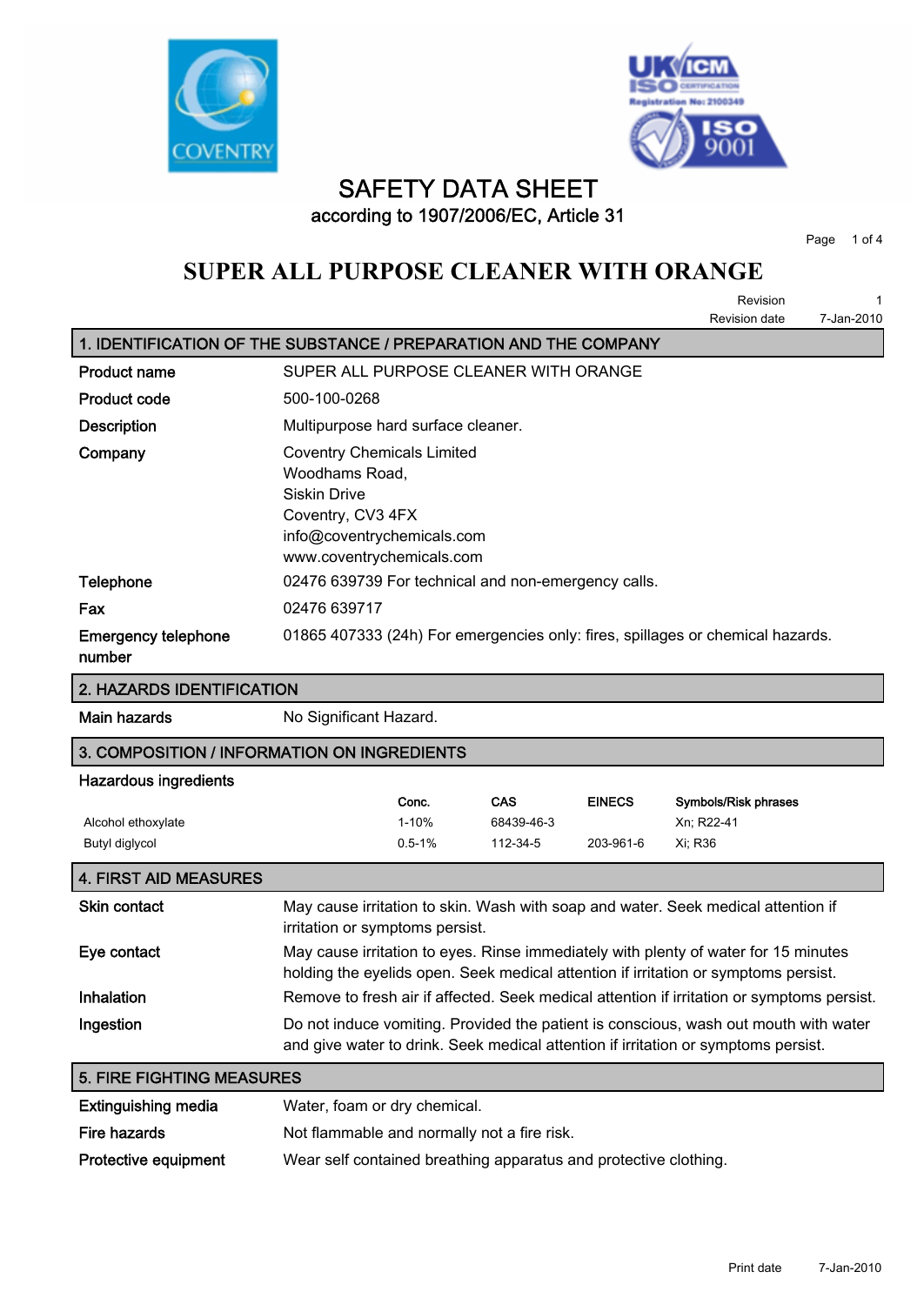### **SUPER ALL PURPOSE CLEANER WITH ORANGE**

**Revision 1 Revision date** 

| <b>6. ACCIDENTAL RELEASE MEASURES</b> |                                                                                                                                                                                                                                                                                                          |  |  |
|---------------------------------------|----------------------------------------------------------------------------------------------------------------------------------------------------------------------------------------------------------------------------------------------------------------------------------------------------------|--|--|
| <b>Personal precautions</b>           | Ensure adequate ventilation of the working area.                                                                                                                                                                                                                                                         |  |  |
| Environmental<br>precautions          | Prevent further spillage if safe. Do not allow to contaminate watercourses, drains or<br>sewers.                                                                                                                                                                                                         |  |  |
| Clean up methods                      | For small spills: Dilute to waste with large quantities of water, wash into foul sewer<br>only.<br>For large spills: Absorb with inert, absorbent material (sand, earth or granules).<br>Transfer to suitable, labelled containers for disposal. Clean spillage area thoroughly<br>with plenty of water. |  |  |
|                                       |                                                                                                                                                                                                                                                                                                          |  |  |

| 7. HANDLING AND STORAGE |                                                                                                                                                                                                                                   |  |  |
|-------------------------|-----------------------------------------------------------------------------------------------------------------------------------------------------------------------------------------------------------------------------------|--|--|
| Handling                | Ensure adequate ventilation of the working area. Avoid contact with eyes and skin.<br>Wear appropriate protective equipment (see Section 8). Adopt best Manual Handling<br>considerations when handling, carrying and dispensing. |  |  |
| Storage                 | Keep in a cool, dry, well ventilated area. Keep containers tightly closed. Store in<br>correctly labelled containers.                                                                                                             |  |  |
| Suitable packaging      | Keep in original packaging.                                                                                                                                                                                                       |  |  |

#### **8. EXPOSURE CONTROLS / PERSONAL PROTECTION**

#### **Exposure limits**

| Butyl diglycol                            | WEL 8-hr limit ppm: 10<br>WEL 15 min limit ppm: 15                                                                                                                                                                                       | WEL 8-hr limit mg/m3: 67.5<br>WEL 15 min limit mg/m3: 101.2 |
|-------------------------------------------|------------------------------------------------------------------------------------------------------------------------------------------------------------------------------------------------------------------------------------------|-------------------------------------------------------------|
| <b>Engineering measures</b>               | Ensure adequate ventilation of the working area.                                                                                                                                                                                         |                                                             |
| <b>Respiratory protection</b>             | Not normally required.                                                                                                                                                                                                                   |                                                             |
| Hand protection                           | Rubber or polyvinyl chloride (PVC) gloves.                                                                                                                                                                                               |                                                             |
| Eye protection                            | In case of splashing, wear: Approved safety glasses.                                                                                                                                                                                     |                                                             |
| Protective equipment                      | Wear protective clothing.                                                                                                                                                                                                                |                                                             |
| <b>Environmental exposure</b><br>controls | Users should be aware of environmental considerations and their duties under the<br>environmental protection act. Further information may be found on Government<br>websites: www.dti.gov.uk/access/index.htm and www.envirowise.gov.uk. |                                                             |
| <b>Hygiene measures</b>                   | Always wash thoroughly after handling chemicals.                                                                                                                                                                                         |                                                             |

### **9. PHYSICAL AND CHEMICAL PROPERTIES**

| <b>Description</b>      | Liquid.           |
|-------------------------|-------------------|
| Colour                  | Orange.           |
| Odour                   | Citrus.           |
| рH                      | 6.1               |
| <b>Flash point</b>      | $>70^{\circ}$ C   |
| <b>Relative density</b> | $0.98 - 1.01$     |
| <b>Water solubility</b> | Soluble in water. |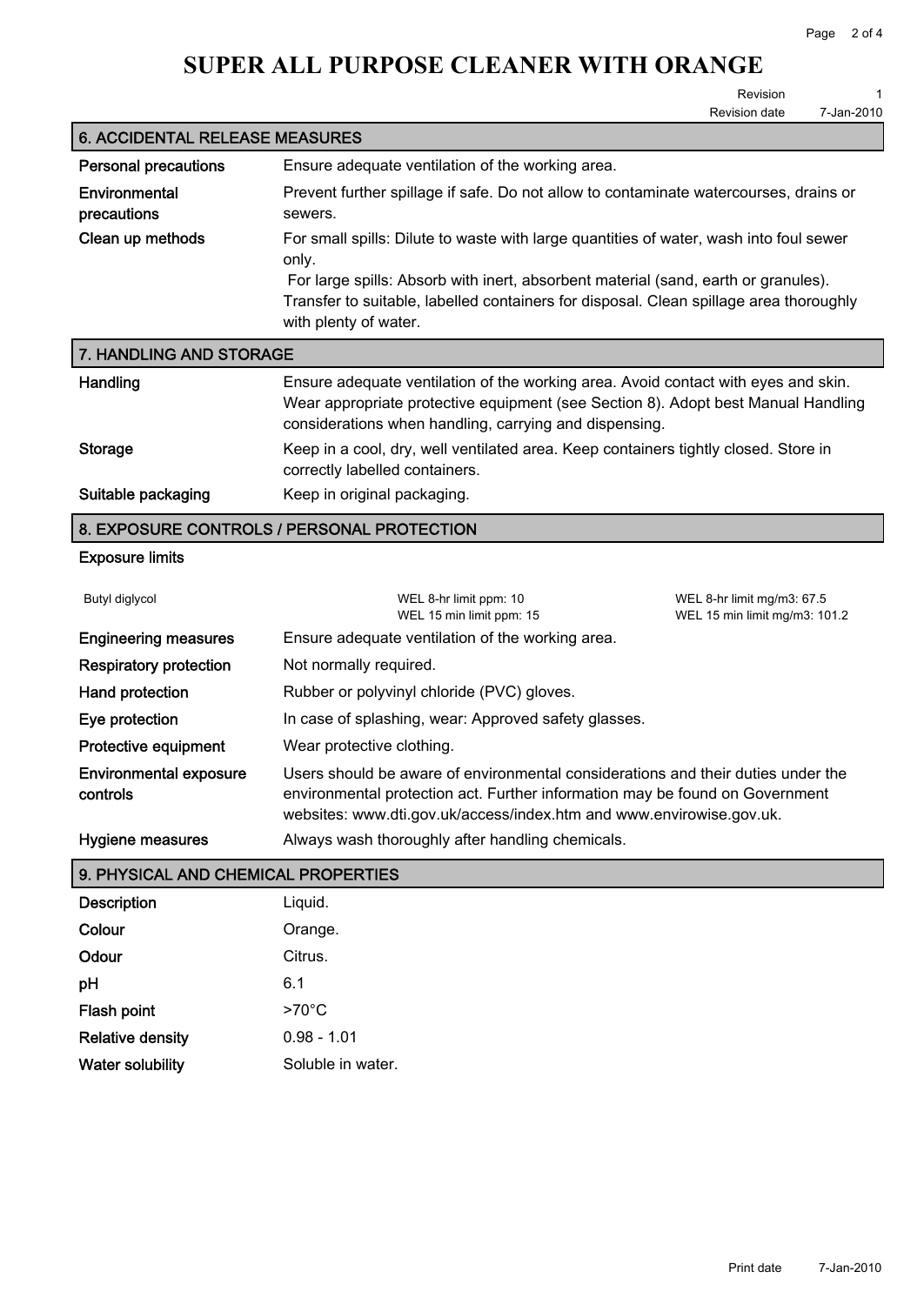# **SUPER ALL PURPOSE CLEANER WITH ORANGE**

**Revision 1**

| <b>Revision date</b> | 7-Jan-2010 |
|----------------------|------------|
|                      |            |

| <b>10. STABILITY AND REACTIVITY</b>  |                                                                                                                                                                                                                                                                                                                                                                                                 |  |  |
|--------------------------------------|-------------------------------------------------------------------------------------------------------------------------------------------------------------------------------------------------------------------------------------------------------------------------------------------------------------------------------------------------------------------------------------------------|--|--|
| <b>Stability</b>                     | Stable under normal conditions.                                                                                                                                                                                                                                                                                                                                                                 |  |  |
| Conditions to avoid                  | Extremes of temperature. Direct sunlight.                                                                                                                                                                                                                                                                                                                                                       |  |  |
| Materials to avoid                   | Do not mix with other cleaning chemicals.                                                                                                                                                                                                                                                                                                                                                       |  |  |
| Hazardous decomposition<br>products  | None when stored and handled correctly.                                                                                                                                                                                                                                                                                                                                                         |  |  |
| <b>11. TOXICOLOGICAL INFORMATION</b> |                                                                                                                                                                                                                                                                                                                                                                                                 |  |  |
| Corrosivity                          | May cause irritation to skin. May cause irritation to eyes. Large quantities swallowed<br>may cause gastro-intestino irritation, possibly vomiting.                                                                                                                                                                                                                                             |  |  |
| Repeated or prolonged<br>exposure    | Prolonged or repeated contact may cause defatting and subsequent irritation.                                                                                                                                                                                                                                                                                                                    |  |  |
| <b>12. ECOLOGICAL INFORMATION</b>    |                                                                                                                                                                                                                                                                                                                                                                                                 |  |  |
| <b>Further information</b>           | The surfactant(s) contained in this preparation complies (comply) with the<br>biodegradability criteria as laid down in Regulation (EC) No.648/2004 on detergents.<br>Data to support this assertion are held at the disposal of the competent authorities of<br>the Member States and will be made available to them at their direct request or at the<br>request of a detergent manufacturer. |  |  |
| <b>13. DISPOSAL CONSIDERATIONS</b>   |                                                                                                                                                                                                                                                                                                                                                                                                 |  |  |
| <b>General information</b>           | Dispose of in compliance with all local and national regulations.                                                                                                                                                                                                                                                                                                                               |  |  |
| <b>Disposal methods</b>              | Where practical, waste or surplus material should be recovered and recycled.<br>Dispose of according to national and local authority regulations via an appropriately<br>licensed waste contractor.                                                                                                                                                                                             |  |  |
| Disposal of packaging                | Packaging is recyclable and, where practical, containers and packaging should be<br>recycled by a licensed contractor. Wash out containers with water before disposal.                                                                                                                                                                                                                          |  |  |
| <b>14. TRANSPORT INFORMATION</b>     |                                                                                                                                                                                                                                                                                                                                                                                                 |  |  |
| <b>Further information</b>           | The product is not classifed as dangerous for carriage.                                                                                                                                                                                                                                                                                                                                         |  |  |
| <b>15. REGULATORY INFORMATION</b>    |                                                                                                                                                                                                                                                                                                                                                                                                 |  |  |
| <b>Risk phrases</b>                  | No Significant Hazard.                                                                                                                                                                                                                                                                                                                                                                          |  |  |
| Safety phrases                       | P14 - Safety data sheet available for professional user on request.<br>S2 - Keep out of the reach of children.<br>S24/25 - Avoid contact with skin and eyes.<br>S26 - In case of contact with eyes, rinse immediately with plenty of water and seek<br>medical advice.                                                                                                                          |  |  |